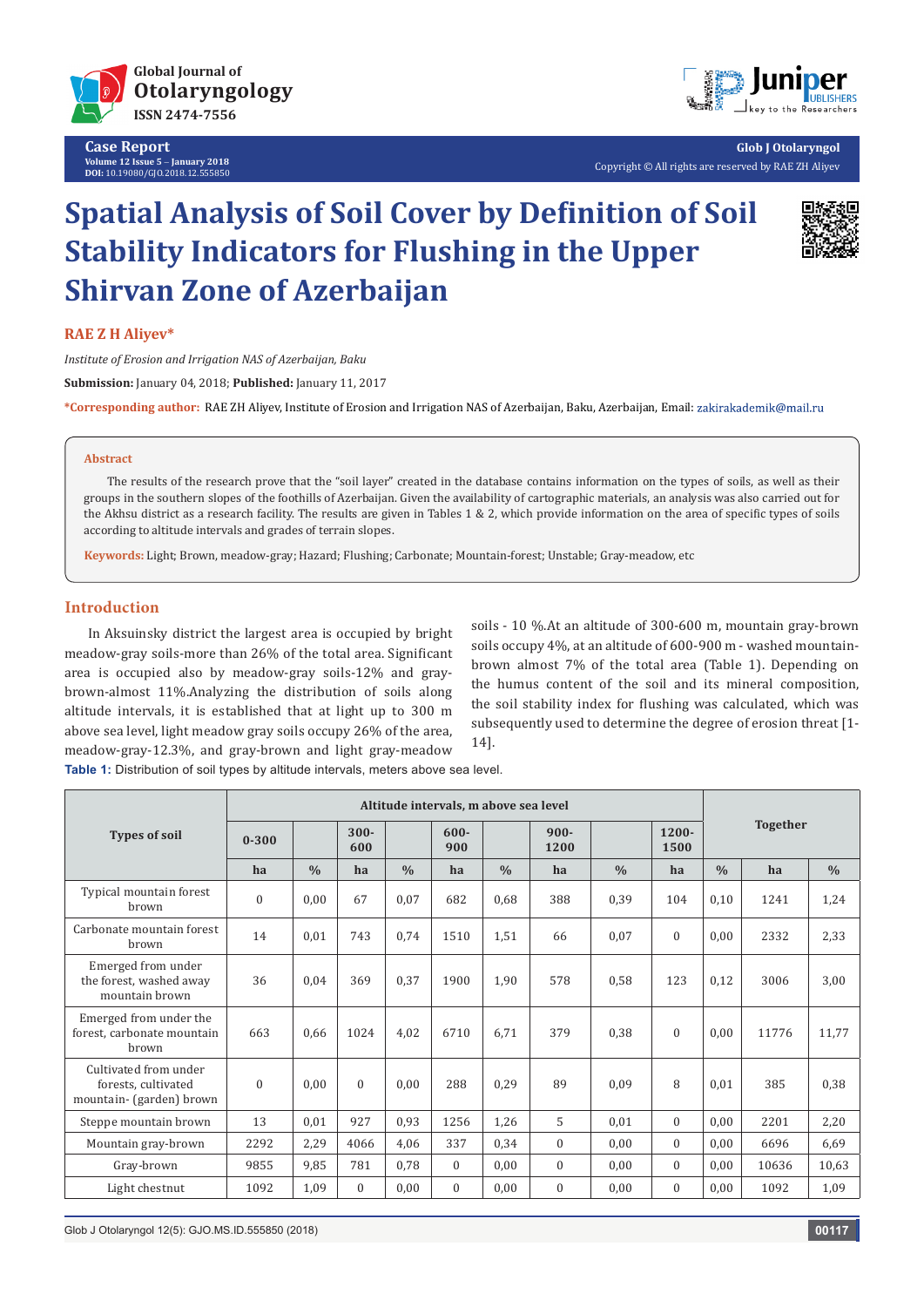| Light meadow gray                           | 26433 | 26,42 | 48       | 0.05  | 94       | 0.09  | $\mathbf{0}$     | 0,00 | $\mathbf{0}$ | 0.00 | 26575  | 26,65  |
|---------------------------------------------|-------|-------|----------|-------|----------|-------|------------------|------|--------------|------|--------|--------|
| Meadow - gray                               | 12308 | 12,30 | 0        | 0,00  | $\Omega$ | 0,00  | $\mathbf{0}$     | 0,00 | $\theta$     | 0.00 | 12308  | 12,30  |
| Light gray-meadow                           | 9983  | 9,98  | 0        | 0.00  | $\Omega$ | 0.00  | $\boldsymbol{0}$ | 0,00 | $\mathbf{0}$ | 0.00 | 9983   | 9,98   |
| Gray meadow                                 | 3311  | 3,31  | 0        | 0,00  | 72       | 0,07  | $\mathbf{0}$     | 0,00 | $\mathbf{0}$ | 0,00 | 3383   | 3,38   |
| Insufficiently developed<br>alluvial-meadow | 1967  | 1,97  | 10       | 0.01  | 33       | 0,03  | $\mathbf{0}$     | 0,00 | $\mathbf{0}$ | 0.00 | 2011   | 2,01   |
| Swamp-meadow                                | 555   | 0,55  | $\Omega$ | 0,00  | $\Omega$ | 0,00  | $\mathbf{0}$     | 0,00 | $\mathbf{0}$ | 0.00 | 555    | 0,55   |
| Salted                                      | 907   | 0,91  | $\Omega$ | 0.00  | $\Omega$ | 0.00  | $\mathbf{0}$     | 0,00 | $\Omega$     | 0.00 | 907    | 0,91   |
| Rest                                        | 3543  | 3,54  | 809      | 0.81  | 571      | 0,57  | 37               | 0,04 | $\mathbf{0}$ | 0.00 | 4960   | 4,96   |
| Together                                    | 72973 | 72,94 | 11844    | 11,84 | 13452    | 13,45 | 1542             | 1,54 | 236          | 0,24 | 100047 | 100,00 |

This indicator includes five degrees, where the 1-st stands for soils that are resistant to flushing, and the 5th is very weakly resistant. Based on the analysis of the data in the Akhsu region, it was found that the largest area is occupied by the soils resistant to flushing (1 degree of danger) -58% of the area as a whole. Very unstable to wash away the soil in the region is only 1.6%. The largest area of soils resistant to flushing (1 degree) is in the altitude range from 0 to 300 m. on slopes with a slope of 0-6%.

Soils are 2 degrees of stability, i.e. well resistant to flushing, concentrated at an altitude of 300-800 m. with an incline of 10-18%. A significant area of land belonging to this degree of stability is also at an altitude of 100-200 maslong, with a slope of 0-6%. Most of the medium-resistant soils (grade 3) are in the altitude range of 100-300 m. with a slope of the terrain of 0-6% (Tables 2-7).

**Types of soil Incline ,% Together 10- 0-6 0-6 0-6 0-6 0-6 0-6 0-6 0-6 0-6 0-6 0-6 0-6 0-6 0-6 0-6 0-6 0-6 12-6 12-6 12-7 12-7 12-7 12-7 Oct Oct-18 18- 27 27- 35 35- 74 hа % hа % hа % hа % hа % hа % hа %** Typical mountain forest brown <sup>114</sup> 8,51 <sup>265</sup> 19,72 <sup>691</sup> 51,42 <sup>197</sup> 14,43 <sup>80</sup> 5,93 <sup>0</sup> 0,00 13,44 1,34 Carbonate mountain forest brown 138 5,85 379 16,12 1330 56,57 475 20,20 25 1,08 4 0,18 2352 2,35 Emerged from under the forest, washed away mountain brown 499 16,90 1049 35,54 1291 43,74 112 3,79 1 0,03 0 0,00 2952 2,95 Emerged from under the forest, carbonate mountain brown 1395 11,70 2313 19,41 6495 54,50 1688 14,16 26 0,22 0 0,00 11916 11,91 Cultivated from under forests, cultivated mountain- (garden) brown  $78$  | 20,14 | 163 | 42,21 | 133 | 34,47 | 12 | 3,18 | 0 | 0,00 | 0 | 0,00 | 385 | 0,38 Steppe mountain<br>hrown brown  $\begin{bmatrix} 52 \\ 2,37 \end{bmatrix}$   $\begin{bmatrix} 2,37 \\ 2,07 \end{bmatrix}$   $\begin{bmatrix} 9,42 \\ 1261 \end{bmatrix}$   $\begin{bmatrix} 57,40 \\ 675 \end{bmatrix}$   $\begin{bmatrix} 30,75 \\ 1 \end{bmatrix}$   $\begin{bmatrix} 0,05 \\ 0 \end{bmatrix}$   $\begin{bmatrix} 0,00 \\ 0,00 \end{bmatrix}$   $\begin{bmatrix} 2196 \\ 2796 \end{bmatrix}$  2,20 Mountain gray-<br>brown brown <sup>439</sup> 6,75 <sup>1384</sup> 21,28 <sup>3976</sup> 61,11 <sup>689</sup> 10,60 <sup>17</sup> 0,00 <sup>0</sup> 0,00 <sup>6506</sup> 6,50 Gray-brown | 7897 | 74,11 | 1074 | 10,08 | 1342 | 12,60 | 337 | 3,16 | 6 | 0,00 | 0 | 0,00 | 10656 | 10,65 Light chestnut 1018 93,21 42 3,82 32 2,97 0 0,00 0 0,00 0 0,00 1092 1,09 Light meadow gray 26232 99,08 99 0,37 139 0,53 5 0,02 0 0,00 0 0,00 26475 26,49 Meadow - gray | 12366 | 99,98 | | 3 | | 0,02 | | 0 | 0,00 | 0 | 0,00 | 0 | 0,00 | 0,00 | 0,00 | 12368 | 12,36 Light gray-meadow 99561 99,67 14 0,14 18 0,18 0 0,00 0 0,00 0 0,00 9983 9,98 Gray meadow | 3320 | 98,15 | 40 | 1,20 | 22 | 0,65 | 0 | 0,00 | 0 | 0,00 | 0 | 0,00 | 3383 | 3,38

**Table 2:** Distribution of soil types by grade of grade, %.

**00118 How to cite this article:** RAE Z H A. Spatial Analysis of Soil Cover by Definition of Soil Stability Indicators for Flushing in the Upper Shirvan Zone of Azerbaijan. Glob J Oto 2018; 12(5): 555850. DOI: [10.19080/GJO.2018.12.555850](http://dx.doi.org/10.19080/GJO.2018.12.555850).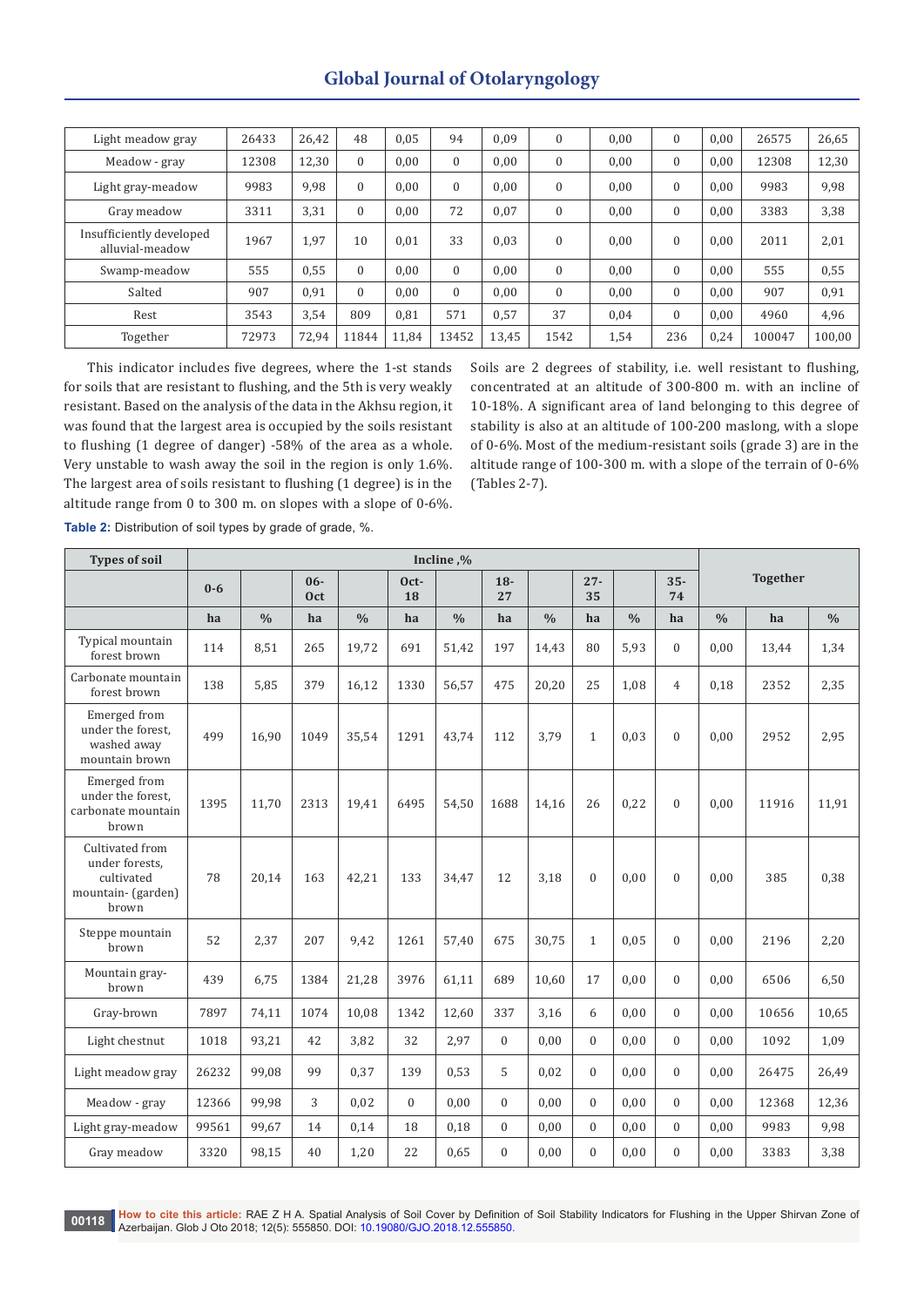| Insufficiently<br>developed alluvial-<br>meadow | 1950  | 96,99  | 8    | 0,42 | 41    | 2,02  | 12       | 0,57 |     | 0,00 | $\mathcal{O}$ | 0.00 | 2011   | 2,10   |
|-------------------------------------------------|-------|--------|------|------|-------|-------|----------|------|-----|------|---------------|------|--------|--------|
| Swamp-meadow                                    | 555   | 100.00 |      | 0.00 |       | 0,00  | $\Omega$ | 0,00 |     | 0,00 |               | 0.00 | 555    | 0,55   |
| Salted                                          | 907   | 100,0  |      | 0.00 |       | 0,00  | $\Omega$ | 0.00 |     | 0.00 |               | 0.00 | 907    | 0,91   |
| Rest                                            | 4035  | 81,35  | 374  | 7,53 | 421   | 8.49  | 126      | 2.54 |     | 0,00 | $\mathbf{0}$  | 0.00 | 4960   | 4,96   |
| Together                                        | 70944 | 70,92  | 7413 | 7,41 | 17193 | 17,19 | 4326     | 4,32 | 160 | 0,16 | 4             | 0,00 | 100040 | 100,00 |

**Table 3:** Area (ha and %) of soils belonging to 1 degree of resistance to flushing.

|                 |              |               |          |               | <b>Together</b> |               |                |               |                |               |       |               |
|-----------------|--------------|---------------|----------|---------------|-----------------|---------------|----------------|---------------|----------------|---------------|-------|---------------|
| Height m.       | $0 - 6$      |               | $6 - 10$ |               | $10 - 18$       |               | $18 - 27$      |               |                | 27-37         |       |               |
|                 | ha           | $\frac{0}{0}$ | ha       | $\frac{0}{0}$ | ha              | $\frac{0}{0}$ | ha             | $\frac{0}{0}$ | ha             | $\frac{0}{0}$ | ha    | $\frac{0}{0}$ |
| $0 - 100$       | 25103        | 42,32         | 16       | 0,03          | 13              | 0,02          | $\overline{0}$ | 0,00          | $\overline{0}$ | 0,00          | 25133 | 42,37         |
| 100-200         | 7790         | 13,13         | 337      | 0,57          | 129             | 0,22          | 18             | 0,03          | $\theta$       | 0,00          | 8274  | 13,95         |
| 200-300         | 7790         | 13,13         | 337      | 0,57          | 129             | 0,22          | 18             | 0,03          | $\theta$       | 0,00          | 8274  | 13,95         |
| 300-400         | 869          | 1,47          | 624      | 1,05          | 619             | 1,04          | 74             | 0,12          | $\theta$       | 0,00          | 2187  | 3,69          |
| 400-500         | 56           | 0,09          | 236      | 0,40          | 1217            | 2,05          | 483            | 0,81          | 5              | 0,01          | 1997  | 3,37          |
| 500-600         | 68           | 0,11          | 317      | 0,53          | 1532            | 2,58          | 572            | 0,96          | $\overline{4}$ | 0,01          | 2492  | 4,20          |
| 600-700         | 176          | 0,30          | 533      | 0,90          | 2210            | 3,73          | 479            | 0,81          | 19             | 0,03          | 3418  | 5,76          |
| 700-800         | 514          | 0,87          | 1215     | 2,05          | 1946            | 3,28          | 203            | 0,34          | 16             | 0,03          | 3893  | 6,56          |
| 800-900         | 547          | 0,92          | 801      | 1,35          | 811             | 1,37          | 91             | 0,15          | 9              | 0,02          | 2259  | 3,81          |
| 900-1000        | 122          | 0,21          | 247      | 0,42          | 200             | 0,34          | 41             | 0,07          | 8              | 0,01          | 618   | 1,04          |
| 1000-1100       | 20           | 0,03          | 174      | 0,29          | 236             | 0,40          | 19             | 0,03          | $\overline{7}$ | 0,01          | 456   | 0,77          |
| 1100-1200       | 19           | 0,03          | 31       | 0,05          | 111             | 0,19          | 27             | 0,04          | 3              | 0,00          | 190   | 0,32          |
| 1200-1300       | $\mathbf{0}$ | 0,00          | 6        | 0,01          | 60              | 0,10          | 27             | 0,05          | 2              | 0,00          | 94    | 0,16          |
| 1300-1400       | $\mathbf{0}$ | 0,00          | 3        | 0,01          | 16              | 0,03          | $\overline{4}$ | 0,01          | $\mathbf{1}$   | 0,00          | 24    | 0,04          |
| <b>Together</b> | 43074        | 72,63         | 4878     | 8,22          | 9229            | 15,56         | 2055           | 3,46          | 75             | 0,13          | 59310 | 100,00        |

**Table 4 :** Area (ha and %) of soils belonging to the 2nd degree of resistance to flushing.

|              |     | Slope, %      |                  |               |              |               |                  |               |              |               |                 |               |  |
|--------------|-----|---------------|------------------|---------------|--------------|---------------|------------------|---------------|--------------|---------------|-----------------|---------------|--|
| Height<br>m. |     | $0-6$         | $06 - 10$        |               |              | $10 - 18$     | 18-27            |               |              | 27-37         | <b>Together</b> |               |  |
|              | ha  | $\frac{0}{0}$ | ha               | $\frac{0}{0}$ | ha           | $\frac{0}{0}$ | ha               | $\frac{0}{0}$ | ha           | $\frac{0}{0}$ | ha              | $\frac{0}{0}$ |  |
| $0 - 100$    | 2   | 0,02          | $\boldsymbol{0}$ | 0,00          | $\mathbf{0}$ | 0,00          | $\boldsymbol{0}$ | 0,00          | $\mathbf{0}$ | 0,00          | 2               | 0,02          |  |
| 100-200      | 710 | 8,43          | 148              | 1,76          | 123          | 1,47          | 10               | 0,12          | $\mathbf{0}$ | 0,00          | 992             | 11,78         |  |
| 200-300      | 239 | 2,84          | 243              | 2,89          | 683          | 8,11          | 69               | 0,82          | 2            | 0,02          | 1237            | 14,68         |  |
| 300-400      | 61  | 0,73          | 232              | 2,75          | 775          | 9,20          | 183              | 2,18          | 11           | 0,13          | 1263            | 14,99         |  |
| 400-500      | 39  | 0,46          | 84               | 0,99          | 689          | 8,18          | 256              | 3,04          | 8            | 0,09          | 1075            | 12,76         |  |
| 500-600      | 38  | 0,45          | 119              | 1,41          | 732          | 8,69          | 321              | 3,81          | 2            | 0,02          | 1211            | 14,37         |  |
| 600-700      | 21  | 0,24          | 146              | 1,74          | 863          | 10,23         | 331              | 3,92          | $\mathbf{0}$ | 0,00          | 1360            | 16,14         |  |
| 700-800      | 52  | 0,61          | 155              | 1,84          | 538          | 6,39          | 169              | 2,01          | 6            | 0,07          | 920             | 10,92         |  |
| 800-900      | 31  | 0,36          | 59               | 0,70          | 150          | 1,78          | 55               | 0,65          | 3            | 0,04          | 297             | 3,53          |  |

00119 How to cite this article: RAE Z H A. Spatial Analysis of Soil Cover by Definition of Soil Stability Indicators for Flushing in the Upper Shirvan Zone of Nuel 100119 Azerbaijan. Glob J Oto 2018; 12(5): 555850. DOI: 10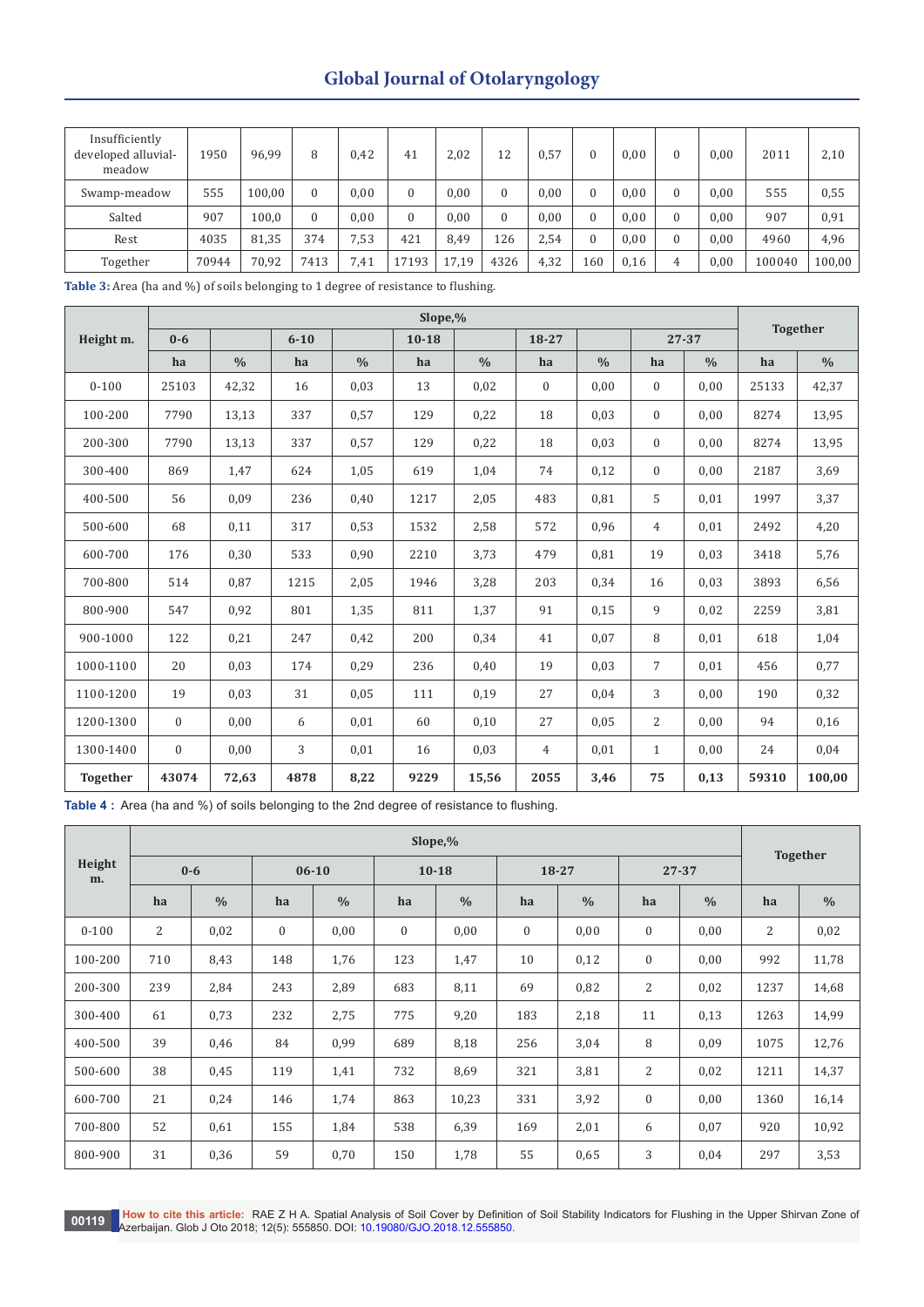| $900 -$<br>1000 |      | 0,04  | 11   | 0,13  | 27   | 0,32  | 19       | 0,23  | ᅭ  | 0,05 | 64   | 0,76   |
|-----------------|------|-------|------|-------|------|-------|----------|-------|----|------|------|--------|
| 1000-<br>1100   |      | 0,00  | 0    | 0,00  | ப    | 0,04  | <b>.</b> | 0,01  |    | 0,00 | 4    | 0,05   |
| <b>Together</b> | 1194 | 14,18 | 1197 | 14,21 | 4583 | 54,40 | 1414     | 16,79 | 36 | 0,43 | 8425 | 100,00 |

**Table 5:** Area (ha and %) of soils belonging to the 3 degree of resistance to flushing.

|              |                |               | <b>Together</b>  |               |                  |               |                  |               |                  |               |       |               |
|--------------|----------------|---------------|------------------|---------------|------------------|---------------|------------------|---------------|------------------|---------------|-------|---------------|
| Height<br>m. |                | $0 - 6$       |                  | $06-0ct$      |                  | <b>Oct-18</b> | 18-27            |               | 27-37            |               |       |               |
|              | га             | $\frac{0}{0}$ | га               | $\frac{0}{0}$ | га               | $\frac{0}{0}$ | га               | $\frac{0}{0}$ | га               | $\frac{0}{0}$ | га    | $\frac{0}{0}$ |
| $0 - 100$    | 23051          | 78,78         | $\boldsymbol{0}$ | 0,00          | $\boldsymbol{0}$ | 0,00          | $\boldsymbol{0}$ | 0,00          | $\boldsymbol{0}$ | 0,00          | 23052 | 78,78         |
| 100-200      | 2100           | 7,18          | 261              | 0,89          | 158              | 0,54          | 30               | 0,10          | $\boldsymbol{0}$ | 0,00          | 2549  | 8,71          |
| 200-300      | 1557           | 5,32          | 195              | 0,67          | 379              | 1,30          | 136              | 0,46          | $\mathbf{1}$     | 0,00          | 2268  | 7,75          |
| 300-400      | 34             | 0,12          | 42               | 0,14          | 165              | 0,56          | 41               | 0,14          | $\overline{4}$   | 0,01          | 287   | 0,98          |
| 400-500      | $\overline{7}$ | 0,02          | 44               | 0,15          | 278              | 0,95          | 85               | 0,29          | $\mathbf{1}$     | 0,00          | 414   | 1,41          |
| 500-600      | 13             | 0,04          | 53               | ,18           | 273              | 0,93          | 74               | 0,25          | $\mathbf{0}$     | 0,00          | 413   | 1,41          |
| 600-700      | 3              | 0,01          | 23               | 0,08          | 141              | 0,48          | 41               | 0,14          | $\boldsymbol{0}$ | 0,00          | 209   | 0,71          |
| 700-800      | $\overline{4}$ | 0,01          | 28               | 0,10          | 23               | 0,08          | 3                | 0,01          | $\mathbf{0}$     | 0,00          | 58    | 0,20          |
| 800-900      | $\mathbf{0}$   | 0,00          | 10               | 0,03          | $\mathbf{1}$     | 0,00          | $\boldsymbol{0}$ | 0,00          | $\boldsymbol{0}$ | 0,00          | 10    | 0,04          |
| Together     | 26770          | 91,49         | 658              | 2,25          | 1417             | 4,84          | 409              | 0,40          | 5                | 0,02          | 29259 | 100,00        |

**Table 6:** Area (ha and%) of soils belonging to the 4 degree of resistance to flushing .

|                 | Slope,%        |               |              |               |                |               |                |               |                |               |                | <b>Together</b> |  |
|-----------------|----------------|---------------|--------------|---------------|----------------|---------------|----------------|---------------|----------------|---------------|----------------|-----------------|--|
| Height<br>m.    |                | $0-6$         |              | $6 - 10$      |                | $10 - 18$     | 18-27          |               | $27 - 37$      |               |                |                 |  |
|                 | ha             | $\frac{0}{0}$ | ha           | $\frac{0}{0}$ | ha             | $\frac{0}{0}$ | ha             | $\frac{0}{0}$ | ha             | $\frac{0}{0}$ | ha             | $\frac{0}{0}$   |  |
| $0 - 100$       | 2285           | 57,36         | $\mathbf{0}$ | 0,00          | $\overline{0}$ | 0,00          | $\mathbf{0}$   | 0,00          | $\overline{0}$ | 0,00          | 2285           | 57,36           |  |
| 100-200         | 54             | 13,55         | 27           | 0.69          | 60             | 1,51          | $\overline{2}$ | 0,05          | $\Omega$       | 0.00          | 630            | 15,80           |  |
| 200-300         | 61             | 1,52          | 32           | 0,82          | 93             | 2,34          | 20             | 0,51          | $\Omega$       | 0, 0          | 207            | 5,19            |  |
| 300-400         | $\overline{0}$ | 0,01          | 3            | 0,7           | 17             | 0,42          | 9              | 0,24          | $\Omega$       | 0,00          | 29             | 0,74            |  |
| 400-500         | $\overline{0}$ | 0.00          | $\mathbf{0}$ | 0.00          | $\mathbf{0}$   | 0.00          | 5              | 0,12          | $\overline{0}$ | 0,00          | 5              | 0,12            |  |
| 500-600         | $\Omega$       | 0,00          | 3            | 0,07          | 28             | 0,71          | 5              | 0,11          | $\Omega$       | 0,00          | 36             | 0,89            |  |
| 600-700         | 5              | 0,13          | 6            | 0,14          | 78             | 1,95          | 22             | 0,56          | $\overline{0}$ | 0.00          | 111            | 2,79            |  |
| 700-800         | 24             | 0,60          | 73           | 1,83          | 131            | 3,30          | 29             | 0,74          | $\mathbf{1}$   | 0,02          | 258            | 6,48            |  |
| 800-900         | 17             | 0,43          | 80           | 2,00          | 74             | 1,83          | 17             | 0,42          | $\mathbf{1}$   | 0,03          | 189            | 4,74            |  |
| 900-1000        | 22             | 0,55          | 10           | 0,24          | 8              | 0,21          | 20             | 0,49          | 3              | 0,09          | 63             | 1,58            |  |
| 1000-<br>1100   | 8              | 0,21          | 20           | 0,25          | 39             | 0,97          | 8              | 0,19          | 9              | 0,22          | 83             | 2,09            |  |
| 1100-<br>1200   | $\overline{4}$ | 0,10          | 5            | 0,12          | 16             | 0,40          | 6              | 0,14          | 15             | 0,37          | 46             | 1,14            |  |
| 1200-<br>1300   | $\overline{0}$ | 0,00          | $\mathbf{1}$ | 0,02          | 22             | 0,56          | $\overline{2}$ | 0,06          | 11             | 0,27          | 36             | 0,91            |  |
| 1300-<br>1400   | $\overline{0}$ | 0,00          | $\mathbf{1}$ | 0,01          | 4              | 0,10          | $\mathbf{1}$   | 0,02          | $\overline{2}$ | 0,04          | $\overline{7}$ | 0,17            |  |
| <b>Together</b> | 2966           | 74,45         | 260          | 6,53          | 571            | 14,34         | 145            | 3,65          | 41             | 1,03          | 3984           | 100,00          |  |

00120 **How to cite this article:** RAE Z H A. Spatial Analysis of Soil Cover by Definition of Soil Stability Indicators for Flushing in the Upper Shirvan Zone of<br>Azərbajan Glob LOte 2018: 12/6\\ E55850, DOL: 10 10080/G IQ 2 Azerbaijan. Glob J Oto 2018; 12(5): 555850. DOI: [10.19080/GJO.2018.12.555850](http://dx.doi.org/10.19080/GJO.2018.12.555850).